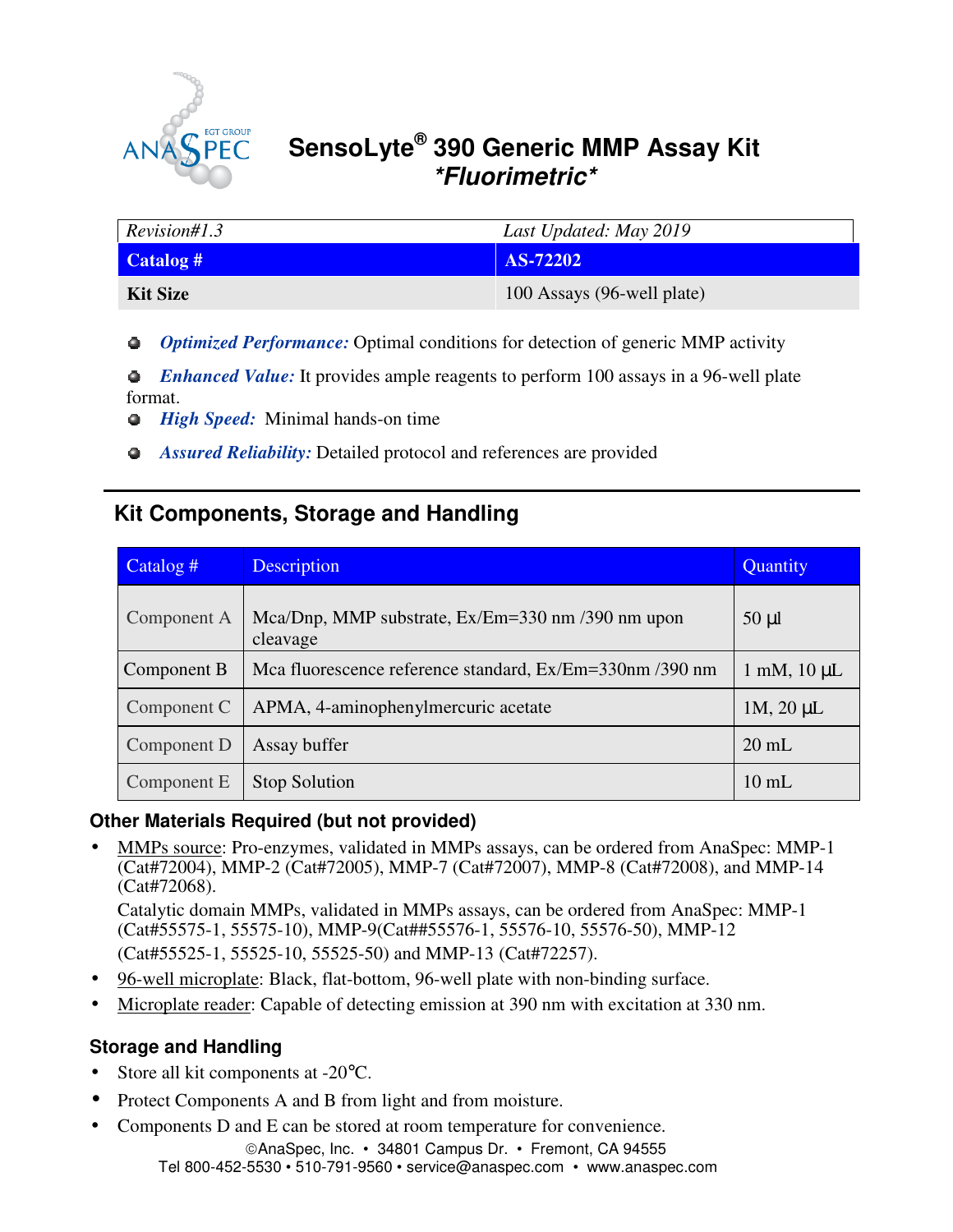### **Introduction**

Matrix metalloproteinases (MMPs) belong to a family of secreted or membrane-associated zinc endopeptidases capable of digesting extracellular matrix components.<sup>1, 2</sup> MMPs are involved in tumor development and metastasis,  $3,4$  rheumatoid arthritis<sup>5</sup> and other diseases. They are proposed as therapeutic targets for these diseases.

The SensoLyte® 390 Generic MMP Assay Kit can detect the activity of several MMPs such as MMP-1, 2, 7, 8, 9, 12, 13, 14, 15, 16 and 24 (Figure 1). This kit can be used for detection of generic MMP activity in biological samples or for high throughput screening (HTS) of MMP inducers and inhibitors using purified MMPs.

This kit provides a Mca/Dnp fluorescence resonance energy transfer (FRET) peptide as a MMP substrate. In the intact FRET peptide, the fluorescence of Mca is quenched by Dnp. Upon cleavage into two separate fragments by MMPs, the fluorescence of Mca is recovered, and can be monitored at excitation/emission wavelengths = 330 nm/390 nm.



Figure 1. Detection of MMP activities using the SensoLyte® 390 generic MMP assay kit. MMPs enzymes, 30 ng each, were mixed with Mca/Dnp FRET peptide substrate and fluorescence was monitored for 1 hr. Endpoint signals were compared to background (FRET substrate without enzyme) to demonstrate MMP activities. The FRET peptide can detect the activity of nanogram range of all MMPs. (FlexStation 384II, Molecular Devices; Ex/Em=330nm/390 nm)

### **PROTOCOL**

Note 1: For standard curve, please refer to Appendix II (optional). Note 2: Please follow protocol A or B based on your needs.

### **Protocol A. Screening protease inhibitors using purified or recombinant MMPs.**

#### **1. Activate pro-MMPs.**

 **Note: Activation is required for all pro-MMPs. If you use only catalytic domain of MMPs, this APMA activation step can be omitted.**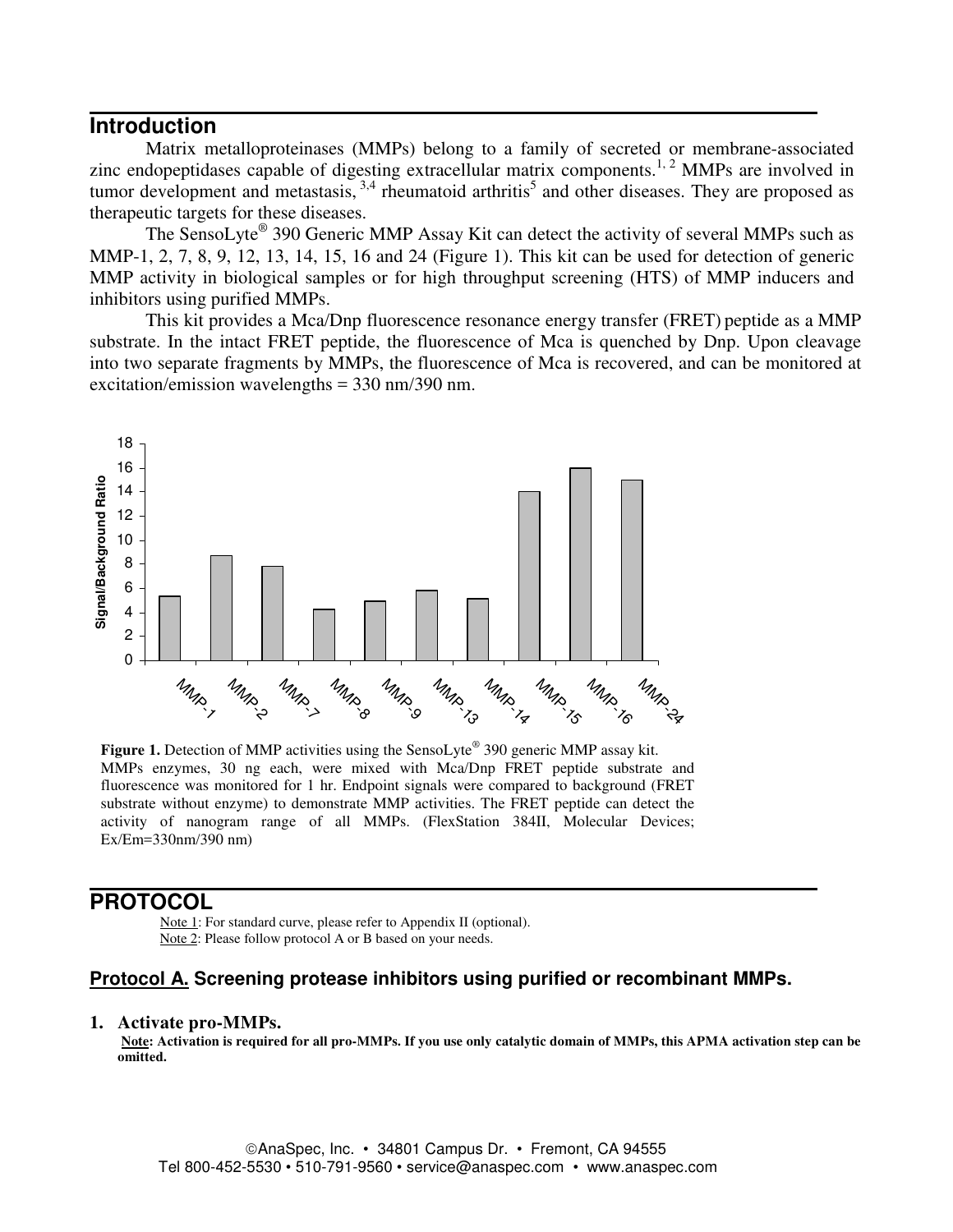1.1 Incubate MMPs: Incubate pro-MMPs with 1 mM APMA (diluted Component C). Refer to Appendix III for incubation time. Activate pro-MMPs immediately before the experiment. Note 1: Keep activated enzyme on ice. Avoid vigorously vortexing the enzyme. Prolonged storage of activated enzyme will further de-activate the enzyme. Note 2: APMA can be diluted with assay buffer (Component D). APMA belongs to the organic mercury class of compounds. Handle with care! Dispose of it according to appropriate regulations. Note 3: APMA activation of zymogen at a higher protein concentration is recommended. After activation, the enzyme can be further diluted for the experiment.

#### **2. Prepare working solutions.**

Note: Bring all kit components until thawed to room temperature before starting the experiments.

2.1 Generic MMP substrate solution: Dilute generic MMP substrate (Component A) 1: 100 in assay buffer (Component D). Prepare enough diluted substrate solution for one experiment and store the rest as undiluted at -20°C. Refer to Table 1.

Table 1. Generic MMP substrate solution for one 96-well plate (100 assays).

| <b>Components</b>                         | Volume         |
|-------------------------------------------|----------------|
| Generic MMP substrate (100X, Component A) | $50 \mu L$     |
| Assay buffer (Component D)                | $4.95$ mL      |
| Total volume                              | $5 \text{ mL}$ |

2.2 MMP diluent: Dilute activated MMPs to an appropriate concentration in assay buffer (Component D).

#### **3. Set up enzymatic reaction.**

- 3.1 Add test compounds and MMP diluent into microplate. The suggested volume of enzyme solution for a 96-well plate is 40  $\mu$ L/well and test compound is 10  $\mu$ L/well.
- 3.2 Set up the following controls at the same time:
	- $\triangleright$  Positive control contains MMP diluent without test compound.
	- $\triangleright$  Inhibitor control contains MMP diluent and known MMPs inhibitor.
	- $\triangleright$  Vehicle control contains MMP diluent and vehicle used to deliver test compound (e.g. DMSO).
	- $\triangleright$  Test compound control contains assay buffer and test compound. Some test compounds have strong autofluorescence and may give false results.
	- $\triangleright$  Substrate control contains assay buffer only.
- 3.3 Using the assay buffer (Component E), bring the total volume of all controls to 50 µL.
- 3.4 Optional: Pre-incubate the plate for 10 min. at assay temperature. Any temperature (*the assay temperature*) from room temperature to 37°C may be used, as long as the subsequent incubations are performed at the same temperature.

#### **4. Initiate the enzymatic reaction.**

- 4.1 Add 50 µL of MMP substrate solution into the wells of a 96-well plate. Mix the reagents completely by shaking the plate gently for 30-60 sec.
- 4.2 Measure fluorescence signal:
	- For kinetic reading: Immediately start measuring fluorescence intensity at Ex/Em=330 nm/390 nm continuously and record data every 5 min. for 30 to 60 min.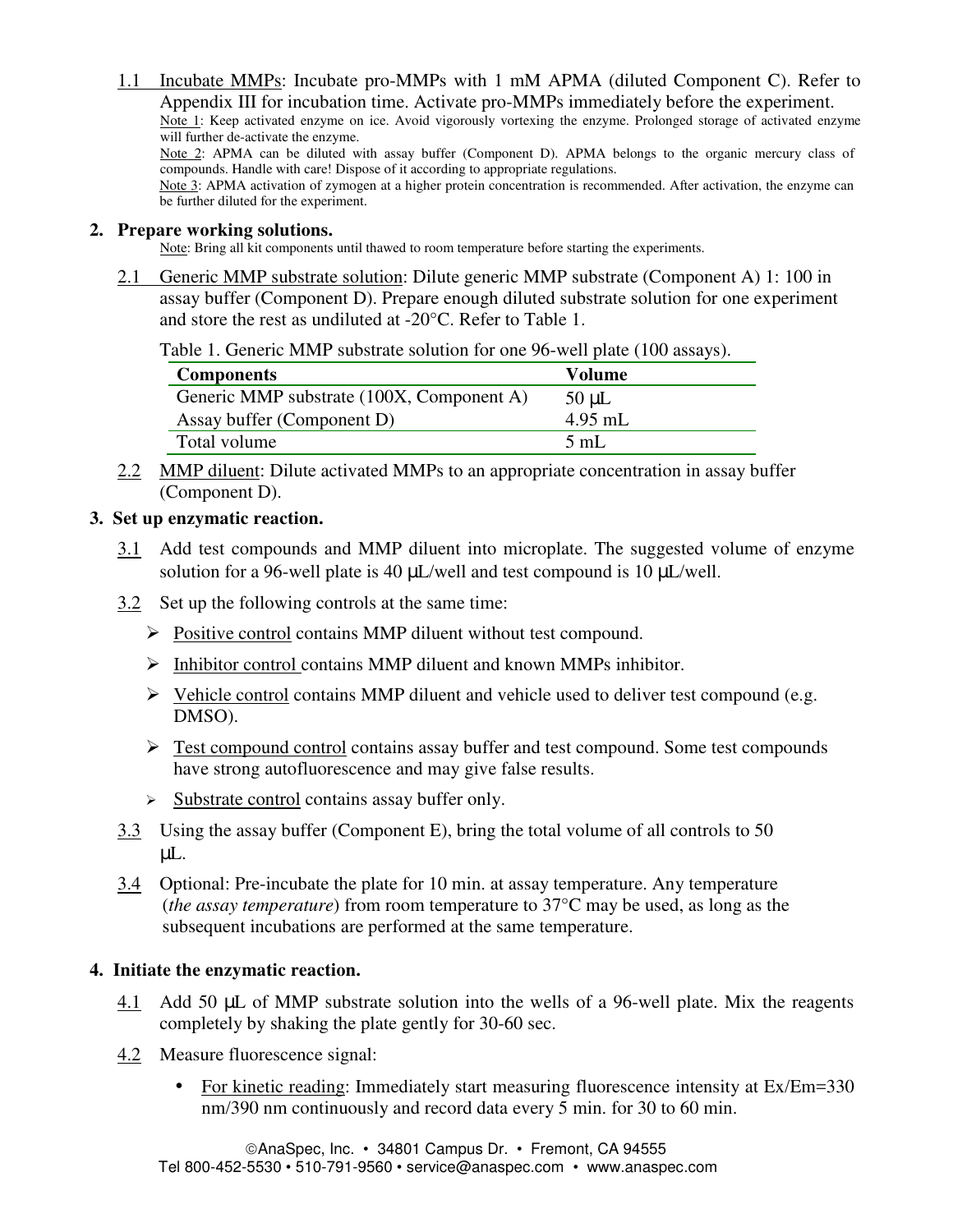- For end-point reading: Incubate the reaction at room temperature for 30 to 60 min. Keep the plate from direct light. Optional: Add 50  $\mu$ L of stop solution (Component E) to each well. Mix the reagents and measure fluorescence intensity at Ex/Em=330 nm/390 nm.
- 4.3 Data analysis: Refer to Appendix I.

### **Protocol B. Measuring MMPs activity in biological samples.**

### **1. Prepare MMP containing biological samples**

- 1.1 Prepare samples of synovial fluids or cells supernatants:
	- Collect synovial fluids or supernatant of cell culture media (e.g. stimulated fibroblast) and centrifuge for 10-15 min. at 1,000X g, 4°C. Collect the supernatant and store at - 70°C until use.
- 1.2 Prepare tissue samples:
	- Tissue samples should be homogenized in assay buffer (Component D) containing 0.1% (v/v) Triton-X 100, and then centrifuged for 15 min. at 10,000x g at  $4^{\circ}$ C. Collect the supernatant and store at -70°C until use.

Note: Triton-X 100 is not provided.

### **2. Activate pro-MMP**

2.1 Incubate MMPs: Incubate the MMP containing-samples or purified pro-MMPs with 1 mM APMA (diluted Component C). Refer to Appendix III for incubation time. Activate MMP immediately before the experiment.

Note 1: If you want to measure endogenous active MMPs only or if you use already active catalytic domain of MMPs, this APMA activation step can be omitted.

Note 2: Keep enzyme-containing sample on ice. Avoid vigorously vortexing the enzyme. Prolonged storage of activated enzyme will de-activate the enzyme.

Note 3: APMA can be diluted with assay buffer (Component D). APMA belongs to **the organic mercury class of compounds.** Handle with care! Dispose it according to appropriate regulations.

### **3. Prepare working solutions**

Note: Bring all kit components until thawed to room temperature before starting the experiments.

- 3.1 MMP substrate solution: Dilute generic MMP substrate (Component A) 1:100 in assay buffer (Component D). Prepare enough diluted substrate solution for one experiment and store the rest as undiluted at -20°C.
- 3.2 MMP diluent: If you use purified MMP, dilute MMP to an appropriate concentration in assay buffer (Component D).

### **4. Set up the enzymatic reaction**

- 4.1 Add 50 µL of MMP containing biological sample.
- 4.2 Set up the following control:
	- Substrate control contains assay buffer
	- Positive control contains purified active MMP
- 4.3 Using the assay buffer (Component E), bring the total volume of all controls to 50 µL.
- 4.4 Optional: Pre-incubate the plate for 10 min. at assay temperature. Any temperature (*the*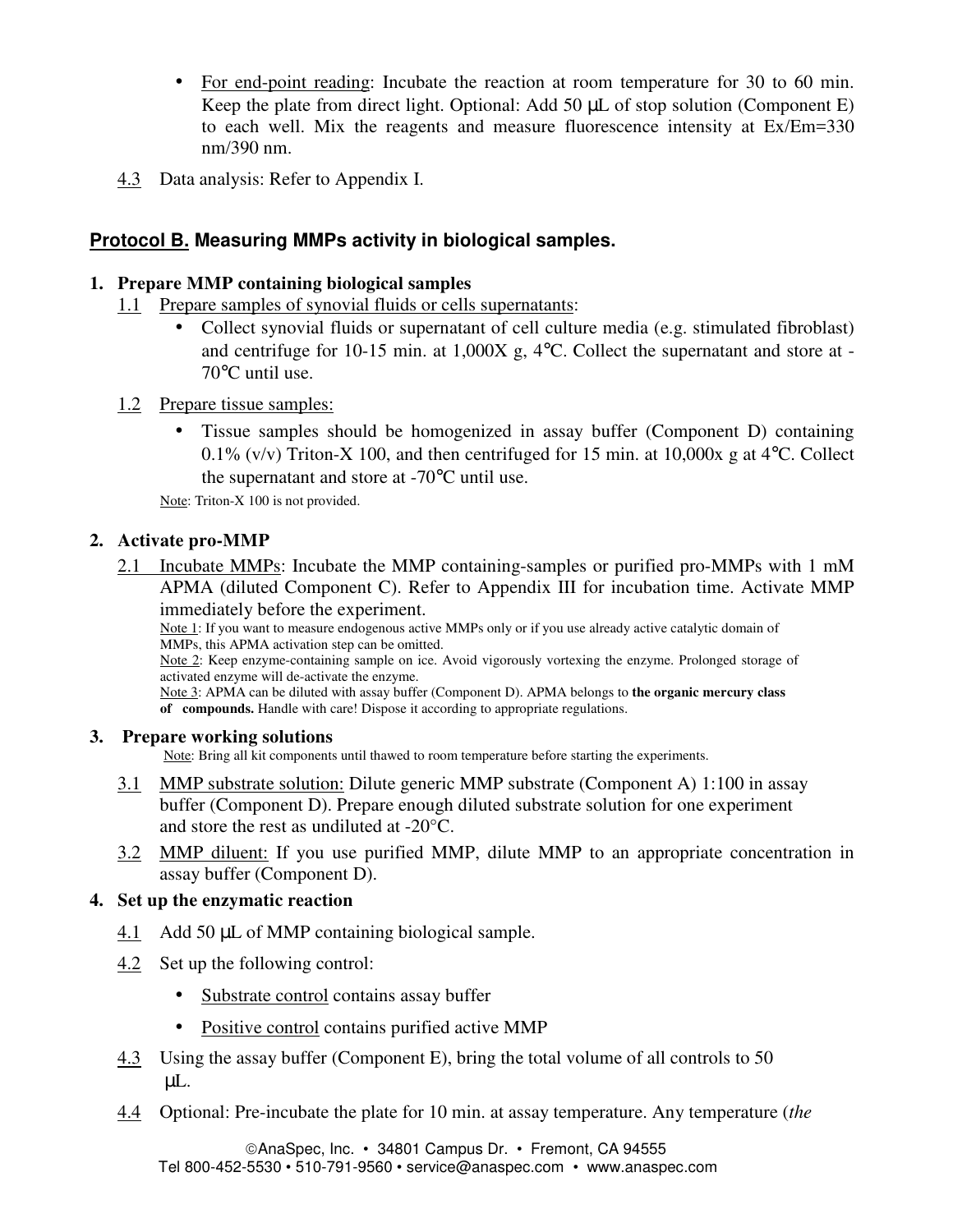*assay temperature*) from room temperature to 37°C may be used, as long as the subsequent incubations are performed at the same temperature.

### **5. Initiate the enzymatic reaction.**

- 5.1 Add 50 µL/well of MMP substrate solutions to the sample and control wells. Mix the reagents by shaking the plate gently for 30 seconds.
- 5.2 Measure fluorescence signal:
	- For kinetic reading: Immediately start measuring fluorescence intensity at Ex/Em= 330 nm/390 nm continuously and record data every 5 min. for 30 to 60 min.
	- For end-point reading: Incubate the reaction at room temperature for 30 to 60 min. Keep the plate away from direct light. Optional: Add 50 µL of stop solution. (Component E) to each well. Mix the reagents and measure fluorescence intensity at Ex/Em=330 nm/390 nm.
- 5.3 Data analysis: Refer to Appendix I.

# **Appendix I. Data Analysis**

- The fluorescence reading from the substrate control well is the background fluorescence. This background reading has to be subtracted from the readings of the other wells. Fluorescence reading is expressed as relative fluorescence unit (RFU).
- For kinetics analysis:
	- $\triangleright$  Plot data as RFU versus time for each sample. To convert RFU to concentration of the product of enzymatic reaction, please refer to Appendix II for setting up the fluorescence reference standard.
	- $\triangleright$  Determine the range of initial time points during which the reaction is linear. 10-15% conversion appears to be the optimal range.
	- $\triangleright$  Obtain the initial reaction velocity (Vo) in RFU/min. Determine the slope of the linear portion of the data plot.
	- A variety of data analyses can be done, e.g., determining inhibition %,  $EC_{50}$ ,  $IC_{50}$ ,  $K_m$ ,  $K_i$ , etc.
- For endpoint analysis:
	- $\triangleright$  Plot data as RFU versus concentration of test compounds or enzyme concentration.
	- A variety of data analyses can be done, e.g., determining inhibition %, EC<sub>50</sub>, IC<sub>50</sub>, etc.

# **Appendix II. Instrument Calibration**

• Mca fluorescence reference standard: Dilute 1mM Mca (Component B) to 20  $\mu$ M in assay buffer (Component D). Perform 2-fold serial dilutions to obtain 10, 5, 2.5, 1.25, 0.625, and 0.313  $\mu$ M Mca solutions, include an assay buffer blank. Add 50  $\mu$ L/well of these serially diluted 5-Mca reference solutions.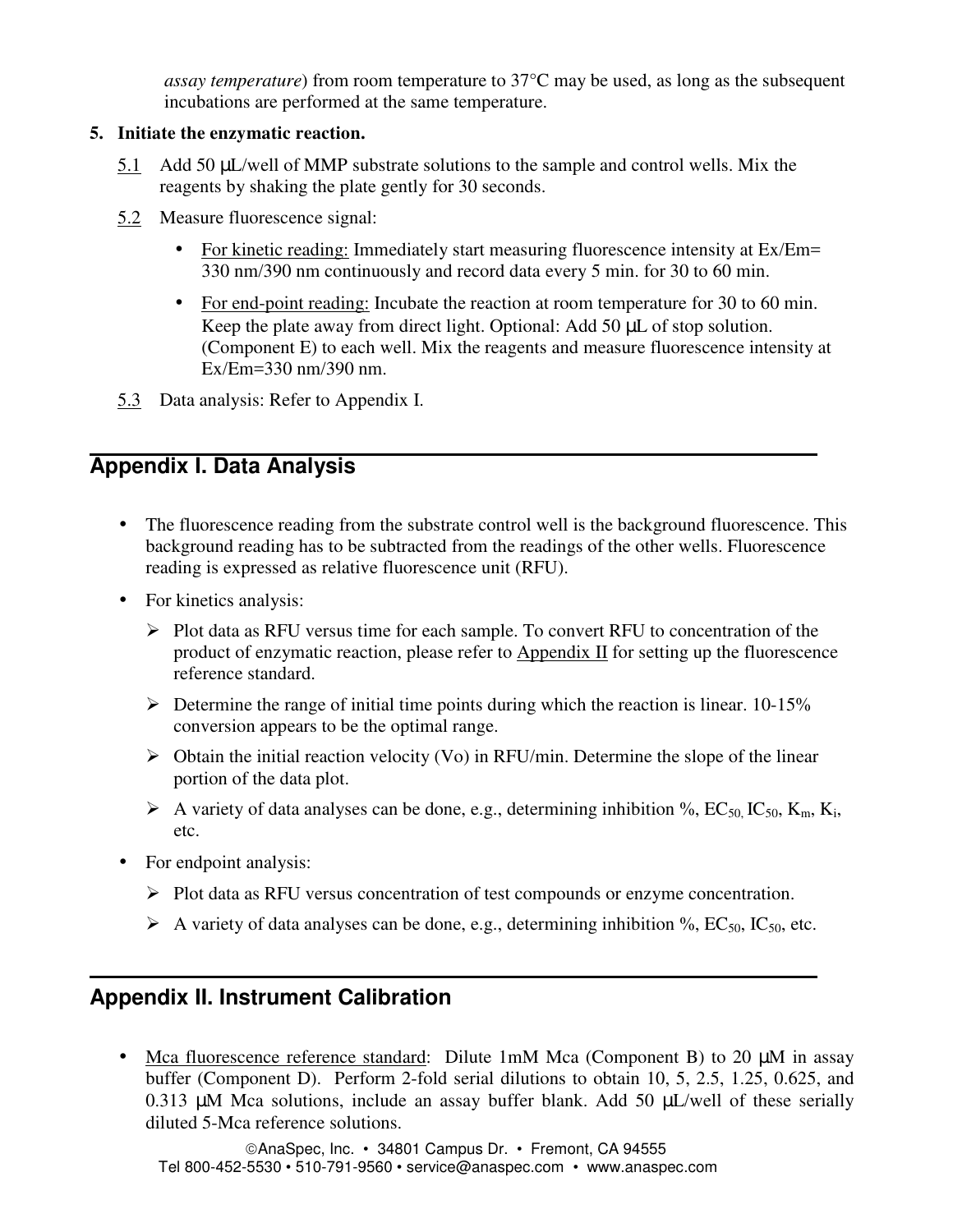Add 50  $\mu$ L/well of the diluted MMP substrate solution (refer to Protocol A, step 2 for preparation).

Note: The MMP substrate solution is added to the Mca standard to correct for the absorptive quenching by the FRET peptide. If multiple concentrations of substrate are used, this step must be performed for each concentration.

- Mix the reagents by gently shaking the plate for 3 to 5 seconds.
- Measure the fluorescence intensity of the reference standard and substrate control wells at Ex/Em=330 nm/390 nm. Use the same setting of sensitivity as used in the enzyme reaction.
- Plot the Mca fluorescent reference standard curve as RFU (relative fluorescent unit) versus concentration as shown in Figure 2.

Note: The final concentrations of Mca reference standard solutions are 10, 5, 2.5, 1.25, 0.625, 0.313, 0.156 and 0 µM. This reference standard is used to calibrate the variation of different instruments and different experiments. It is also an indicator of the amount of enzymatic reaction final product.



**Figure 2.** Mca standard. Mca was serially diluted in assay buffer containing MMP generic substrate (FlexStation 384II, Molecular Devices; Ex/Em=330nm/390 nm).

# **Appendix III. MMPs Activation Time**

| I TOROCOIS TOT PTO-IVIIVIT ACHVARIOII. |                                                                  |  |  |
|----------------------------------------|------------------------------------------------------------------|--|--|
| <b>MMPs</b>                            | <b>Activated by treating with</b>                                |  |  |
| MMP-1 (collagenase)                    | 1 mM APMA (diluted component C) at 37°C for 3 h.                 |  |  |
| MMP-2 (gelatinase)                     | 1 mM APMA (diluted component C) at 37°C for 1 h.                 |  |  |
| MMP-3 (stromelysin)                    | 1 mM APMA (diluted component C) at 37 <sup>o</sup> C for 6 h.    |  |  |
| MMP-7 (matrilysin, PUMP-1)             | 1 mM APMA (diluted component C) at 37 <sup>o</sup> C for 1 h.    |  |  |
| MMP-8 (neutrophil)                     | 1 mM APMA (diluted component C) at 37°C for 1 h.                 |  |  |
| collagenase)                           |                                                                  |  |  |
| MMP-9 (92 kDa gelatinase)              | 1 mM APMA (diluted component C) at 37 <sup>o</sup> C for 2 h.    |  |  |
| MMP-10 (stromelysin 2)                 | 1 mM APMA (diluted component C) at 37 <sup>o</sup> C for 2 h.    |  |  |
| MMP-12 (macrophage                     | 1 mM APMA (diluted component C) at 37 <sup>o</sup> C for 2 h.    |  |  |
| elastase)                              |                                                                  |  |  |
| MMP-13 (collagenase-3)                 | 1 mM APMA (diluted component C) at 37 <sup>o</sup> C for 40 min. |  |  |
| $MMP-14$                               | 1 mM APMA (diluted component C) at 37 <sup>o</sup> C for 2-3 h.  |  |  |

#### **Protocols for pro-MMP activation**.